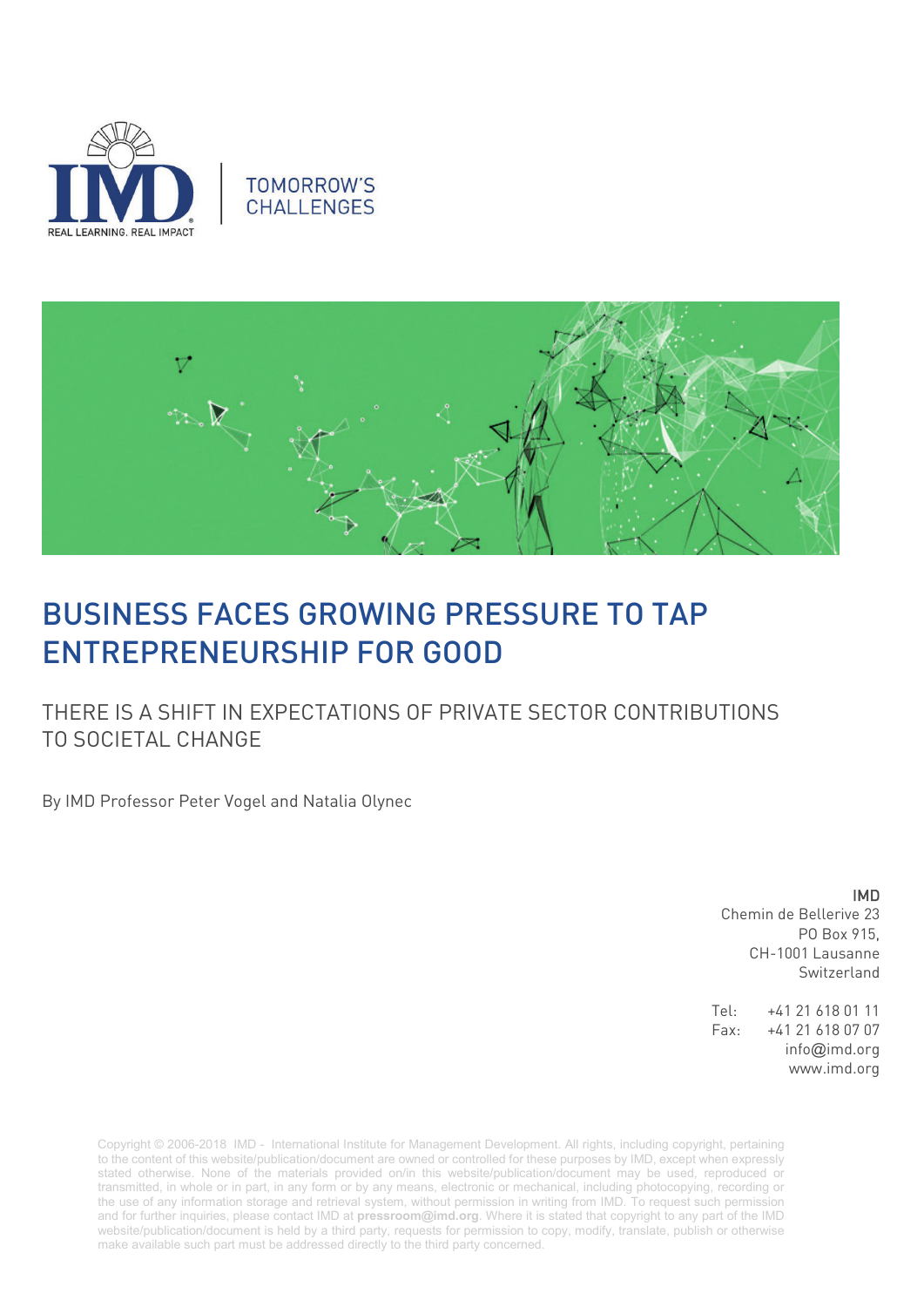In the shadow of an increasingly polarized world, corporate, government, and philanthropic leaders tackled the globe's biggest challenges at the World Economic Forum in Davos under the theme "Creating a Shared Future in a Fractured World." With an emphasis on corporate leadership and accountability, the meeting amplified increasing stakeholder and investor calls for the private sector to assume greater responsibility in society.

## **Entrepreneurship for good**

Traditionally, this space was occupied by bold social entrepreneurs, innovators, and philanthropists who have dared to think big to improve the state of the world, oftentimes in isolation and without much interaction with other types of stakeholders.

But, more recently, we are seeing a wider group of global stakeholders converging to seek entrepreneurial avenues towards societal impact. There's marked shift as corporations, banks, and investment funds reconsider business' role beyond financial returns as defined by economist Milton Friedman and consider their overall impact.

Unique partnerships are developing across industries and types of organizations, tapping into technology, innovation and entrepreneurship to tackle some of society's most difficult problems. As a result, we are seeing new opportunities for multi-stakeholder cross-learning and collaboration.

### **Stakeholders drive accountability**

Stakeholders are driving the expansion of the corporate role in public affairs. Shareholders, employees, and consumers are increasingly scrutinizing corporate behaviour, asking for evidence that they are not only 'doing no harm' (a CSR approach) but also improving society, as evidenced by their impact on broader challenges such as gender or income inequality. Participation by the private sector is seen as crucial to meeting society's biggest challenges, represented by the ambitious 17 UN Sustainable Development Goals, which aim to eradicate poverty and hunger, foster safe and inclusive societies, and combat climate change by 2030.

There is a growing concern that individual governments are not capable of addressing today's broad international challenges on their own, as they are subject to short political cycles and faced with weakening international cooperation. Among those surveyed the 2018 Edelman Trust Barometer 64% said CEOs should take the lead on change rather than wait for the government.

## **Investors require impact metrics**

Greater access to data is laying corporate behaviour bare and raising red flags with investors. When assessing corporate viability, investors are increasingly analysing corporate Environmental, Social, and Governance (ESG) performance, heeding the old adage "what gets measured, gets managed". That's because purpose-driven companies that rank high on [ESG indexes outperform their peers](https://www.theguardian.com/sustainable-business/2014/sep/23/business-companies-profit-cdp-report-climate-change-sustainability) in the long term, [recent research shows.](http://www.hbs.edu/faculty/Publication%20Files/SSRN-id1964011_6791edac-7daa-4603-a220-4a0c6c7a3f7a.pdf) US investors seeking ESG data on companies more than quadrupled in the first half of 2017, according to [Morningstar.](https://www.marketwatch.com/story/will-2018-be-the-year-investors-focus-on-climate-related-risk-2018-01-02) They are fuelling demand for more sophisticated ESG data and impact measurement methodologies.

In a strong signal in support of ESG measurement, the biggest investor in the world, Laurence D. Fink, founder and CEO of [Blackrock,](https://www.nytimes.com/2018/01/15/business/dealbook/blackrock-laurence-fink-letter.html?smid=li-share) warned the world's largest companies in January that he would withdraw his support without evidence they are contributing to society. Blackrock manages more than \$6 trillion in investments through 401(k) plans, exchange-traded funds and mutual funds.

If a company doesn't engage with the community and have a sense of purpose "it will ultimately lose the license to operate from key stakeholders," Fink warned.

Another US asset management giant, [Vanguard,](https://www.marketwatch.com/story/vanguard-calls-for-more-diverse-corporate-boards-better-climate-change-disclosures-2017-08-31) in September called on all public companies to improve their climate disclosures and gender diversity on corporate boards. The investment company described climate change "an example of a slowly developing and highly uncertain risk the kind that tests the strength of a board's oversight and risk governance."